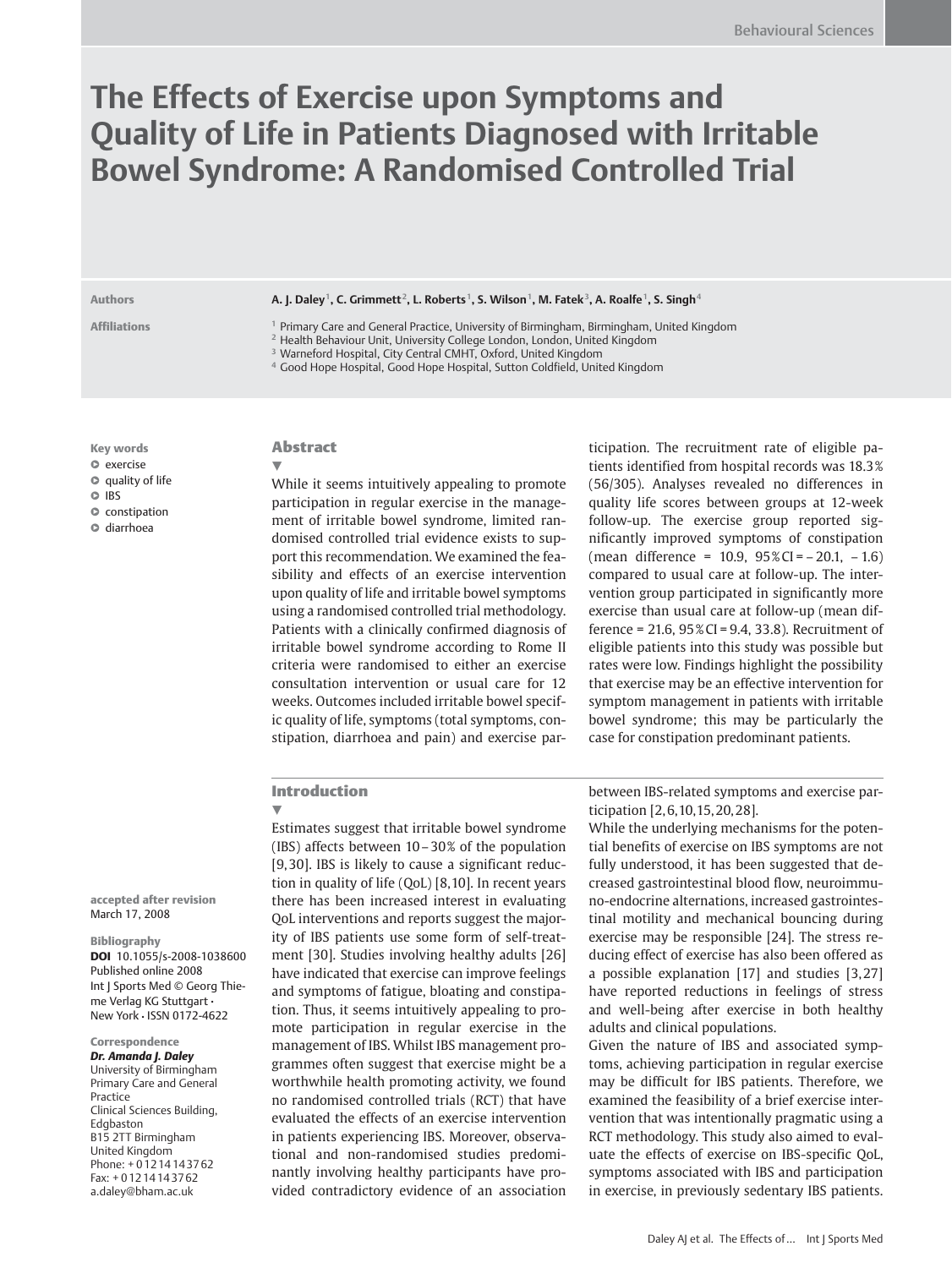To our knowledge this is the first published RCT of its kind and is timely given the number of patients who are now considering alternatives to traditional pharmacological interventions in an attempt to control their IBS symptoms and improve subsequent QoL [16]. We hypothesised that participants randomised to the exercise intervention would report significant improvement in QoL and IBS symptoms and demonstrate increased exercise participation levels at follow-up, relative to usual care.

## **Methods**

#### $\overline{\mathbf{v}}$

# Participants and eligibility

Patients were recruited through hospital records at the Good Hope Hospital; a district general hospital in England. Patients who had been seen in gastroenterology clinics at the Hospital and diagnosed with IBS within the previous 12 months, aged 18 – 65 years, and not experiencing any major contraindications to exercise, were invited by letter from a consultant gastroenterologist to participate. Those interested were asked to contact the research team for further information. Once patients had agreed to participate they were screened for eligibility via a mailed screening questionnaire to further ascertain their IBS status according to the Rome II criteria [5]. Patients had to understand English due to lack of interpretation services. Patients were ineligible if a diagnosis other than IBS could have explained their symptoms or if another major illness was substantially influencing QoL. Patients who were already regularly active (defined as three or more times per week for at least 30 min per session and had been so for more than three months), known to be pregnant or unable to provide written informed consent were also ineligible. Eligible patients were then seen in a dedicated hospital research clinic by a consultant gastroenterologist who further confirmed patients' eligibility prior to randomisation. Eligible patients were then seen by the trial research assistant (CG) and written informed consent to participate in the study was obtained. Ethical approval was obtained from the South Birmingham Local Research Ethics Committee.

# Random assignment to treatment and assessments

Randomisation was by telephone according to a computer-generated list and was blocked (length 6) and stratified by patients' baseline QoL score (low or high) and took place after baseline assessments had been completed. Due to the nature of the intervention, group allocation could not be blinded to participants, clinicians or researchers. The trial researcher (CG) enrolled participants. Participants were informed they had 50% chance of being randomised to one of the trial groups. The same researcher (CG) delivered all the exercise consultations.

## Assessment of outcomes and masking

Participants completed the study questionnaires prior to randomisation and at 12-week follow-up. At baseline questionnaires were completed by patients while attending the trial research clinic. The 12-week follow-up questionnaires were mailed to participants with a freepost envelope for the return of the completed questionnaire at the appropriate time. Demographic data, self reported height and weight, current medication and items relating to health behaviours (e.g. smoking, drinking etc) were also recorded.

## Exercise intervention

The intervention involved two individual person-centred exercise consultations over the 12-week intervention. Maxton and collegues [19] have recommended that trials of IBS treatments should be at least 12 weeks in duration. This type of intervention was chosen because if it is successful, it can be more easily integrated into current healthcare practice than supervised programmes and has been found to be efficacious in promoting exercise with other clinical populations [14 – 18]. The intervention was centred on equipping individuals with skills, knowledge and confidence so that they felt able to participate in regular exercise. In line with the current public health recommendations in the UK [3] the behavioural goal was for patients to work towards accumulating 30 minutes of moderate intensity exercise on five days of the week. Walking for health was particularly encouraged. Consultations lasted approximately 40 minutes.

The first consultation centred on uptake of exercise and focused on enhancing motivation, self-efficacy for exercise, the perceived pros and cons of becoming more physically active, overcoming barriers and developing appropriate activity plans. Participants were also given a pedometer to be used as a motivational tool and to assist participants in quantifying the amount of activity they were achieving each day/week. At week four the intervention group received a second consultation centred on the prevention of relapse back to sedentary behaviour and/or improving maintenance of an active lifestyle. A review of exercise patterns over the previous four weeks was also included. Participants were mailed postcard prompts that encouraged exercise during weeks three and nine of the intervention.

The usual care group were asked not to change their current exercise patterns over the course of their involvement in the study and offered an exercise consultation and pedometer at the end of their involvement in the study.

#### **Outcomes**

The primary outcome measure was QoL as measured by the IBS Specific Quality of Life Questionnaire [23], which is a 34 item self-completed rating scale that assesses health-related QoL among patients with IBS. The Birmingham IBS Symptom Questionnaire (11 item version) was used to assess IBS symptoms [25, 30]; namely total symptoms, constipation, diarrhoea and pain. The Perceived Stress Scale [1] (14-item version) was used to assess perceptions of stress. The Godin Leisure-Time Exercise Questionnaire [7] was used to assess physical activity. This questionnaire asks participants to consider how many times per week they participate in strenuous, moderate and mild intensity exercise for more than 15 minutes during their free time. Total weekly leisure activity score is calculated in arbitrary units by summing the products of the separate components as shown in the following formula: Weekly leisure activity score = (9 × Strenuous) +  $(5 \times$  Moderate) +  $(3 \times$  Light).

## Proposed sample size and analysis plan

Previous estimates [25] of variance for QoL [23] indicated that 23 patients per group would be sufficient to detect an effect size of 0.8 SD with power of 80% (p < 0.05). A 10 – 12% dropout rate  $(N=6)$  was assumed, therefore 56 patients needed to be randomised. Differences in age and deprivation [22] (as measured by postcode linked index of multiple deprivation quartile rank) between responders and non-responders/those not interested in participating were analysed using an independent  $t$ -test and  $\chi$ -squared analysis respectively. Analyses of covariance (ad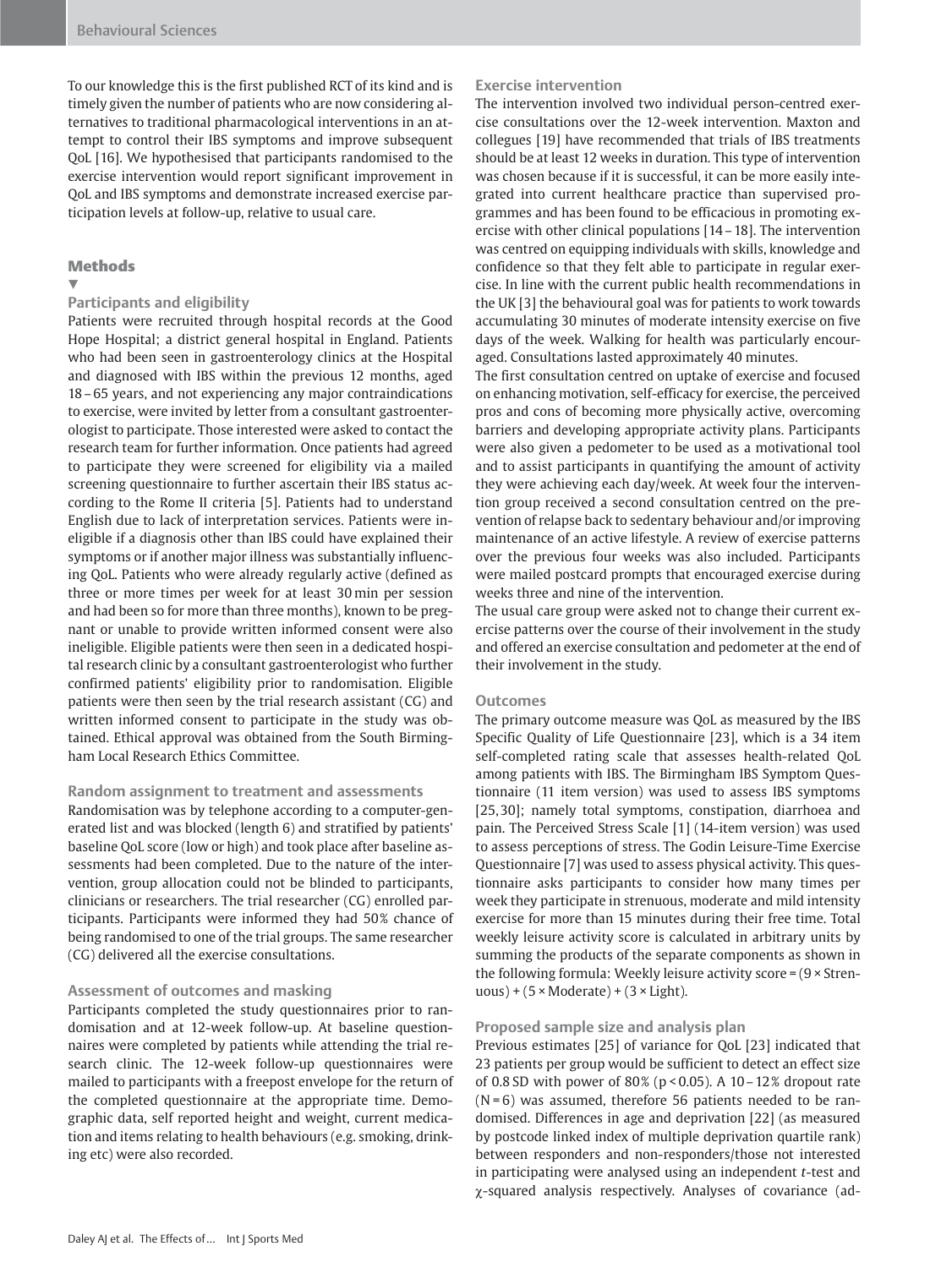justed for baseline scores) were performed to compare mean scores between the groups at 12-week follow up [29]. Residual plots were performed to check for normality. Analysis was performed by intention to treat for all outcomes.

## Results

## $\overline{\mathbf{v}}$

# Recruitment of patients and characteristics of responders and non-responders

A total of 305 patients were identified from hospital records as potentially eligible; 11 participants were not interested in participating (3.6%), 79 agreed to take part (25.9%) and 215 did not respond (70.5%). Of those who responded, 61 were fully eligible and 56 were randomised. Therefore, the recruitment rate of eligible patients was 18.4% (56/305). Non-responders and those not interested (mean age = 38.4 years) in participating were significantly younger than responders (mean age = 44.1 years), although there were no significant differences between these groups for deprivation (according to IMD quartile rank score).

# **Demographics**

Socio-demographic characteristics of the sample can be found in **Table 1.** On average participants were aged 43.1 (SD = 12.4) and 73.2% of the sample were female. Most participants were of white ethnicity, did not smoke and were overweight/obese (58.9%). The majority of participants were in paid employment (66.1%). Participants' flow through the trial is described in ◎ Fig. 1.

# Symptoms, QoL and exercise participation

The exercise intervention group participated in significantly more exercise than usual care at follow-up (mean difference = 21.6, 95%CI = 9.4 to 33.8). The exercise group reported significantly improved symptoms of constipation (mean difference =  $10.9$ ,  $95\%$ CI =  $-20.1$  to  $-1.6$ ) compared to usual care at 12-month follow-up. No other significant differences between the groups were found (O Table 2).

## Discussion

## $\overline{\mathbf{v}}$

## IBS symptoms and quality of life

As the prevalence of IBS is high and many patients have reduced QoL, it is important to identify interventions that are acceptable to patients and which can have positive health outcomes. In previously sedentary patients with IBS, a consultation based exercise intervention delivered in a hospital setting significantly improved symptoms of constipation and increased exercise levels, relative to usual care. Our findings for constipation are not consistent with some small observational studies which have failed to report positive associations between exercise and constipation [15, 20], but results do support several other observational studies and related RCTs. Donald and colleagues [4] have shown that physically active elderly participants were less likely to be constipated than their less active counterparts. Physical activity has also been shown to reduce mouth-to-anus transit time [21] and among individuals with constipation, higher levels of physical activity were found to be associated with improved physical functioning and health perceptions [28]. Similarly, Keeling [11] reported that orocecal transit time was accelerated during mild exercise. Of some relevance to the findings reported here is a reTable 1 Baseline demographic characteristics and trial outcomes

| <b>Demographics</b>                       | <b>Usual care</b><br>$(N = 28) N (\%)$ | <b>Exercise</b><br>$(N = 28) N (\%)$ |
|-------------------------------------------|----------------------------------------|--------------------------------------|
| Gender                                    |                                        |                                      |
| $\triangleright$ female                   | 19(67.9)                               | 22(78.6)                             |
| Ethnicity                                 |                                        |                                      |
| $\triangleright$ White                    | 26(92.9)                               | 26(92.9)                             |
| <b>Employment status</b>                  |                                        |                                      |
| $\triangleright$ in paid employment       | 19(67.9)                               | 18(64.3)                             |
| ► unemployed                              | 1(3.6)                                 | 1(3.6)                               |
| • looking after family/home               | 2(7.1)                                 | 1(3.6)                               |
| $\triangleright$ retired                  | 1(3.6)                                 | 6(21.4)                              |
| $\triangleright$ sick/disabled            | 3(10.7)                                | 2(7.1)                               |
| $\triangleright$ other                    | 1(3.6)                                 | $\mathbf{0}$                         |
| $\blacktriangleright$ missing             | 1(3.6)                                 | $\Omega$                             |
| Smoking status                            |                                        |                                      |
| $\rightharpoonup$ yes                     | 5(17.9)                                | 3(10.7)                              |
| $\triangleright$ no                       | 23(82.1)                               | 23(82.1)                             |
| $\triangleright$ missing                  | $\overline{0}$                         | 2(7.1)                               |
| Body mass index                           |                                        |                                      |
| ► under/normal weight                     | 16(57.1)                               | 13(46.4)                             |
| verweight                                 | 7(25.0)                                | 5(17.9)                              |
| $\triangleright$ obese                    | 4(14.3)                                | 9(32.1)                              |
| $\blacktriangleright$ missing             | 1(3.6)                                 | 1(3.6)                               |
| Taking prescribed medication <sup>1</sup> |                                        |                                      |
| $\rightharpoonup$ yes                     | 11(39.3)                               | 17(60.7)                             |
| $\rightharpoonup$ no                      | 15 (53.6)                              | 9(32.1)                              |
| $\blacktriangleright$ missing             | 2(7.1)                                 | 2(7.1)                               |
| <b>Trial outcomes</b>                     | Mean(SD)                               | Mean (SD)                            |
| Symptoms                                  |                                        |                                      |
| (score range = $0 - 100$ )                |                                        |                                      |
| $\rightharpoonup$ pain                    | 44.3 (19.1)                            | 49.4 (18.4)                          |
| ► diarrhoea                               | 28.5(19.3)                             | 31.0(13.2)                           |
| $\triangleright$ constipation*            | 37.4 (29.9)                            | 38.8 (16.9)                          |
| total symptom score                       | 36.6(14.6)                             | 25.2(13.0)                           |
| Quality of life                           | 39.1 (17.5)                            | 33.4(15.3)                           |
| (total score range = $0 - 100$ )          |                                        |                                      |
| Perceived stress                          | 28.7(7.8)                              | 23.0(6.8)                            |
| $(score range = 0 - 70)$                  |                                        |                                      |
| Leisure time exercise                     | 9.5(10.4)                              | 8.9(8.5)                             |
| index score                               |                                        |                                      |
|                                           |                                        |                                      |

<sup>1</sup> Refers to medication for abdominal pain or bowel movement in the previous three months

cent RCT [12] that found walking to be an effective intervention for improving the degree of bowel cleansing in preparation for a colonoscopy.

In contrast to observational evidence [28] we did not find that exercise participation improved QoL in IBS patients. The exercise intervention in this trial lasted for 12 weeks and it might be that even longer interventions are required to be able to demonstrate measurable changes upon QoL; this is because changes in exercise may not be spontaneous and may take some time to occur and impact upon patients' lives. The intervention as applied may not have been adequate to induce improvements in QoL.

## Exercise participation

Given that IBS patients may avoid participating in exercise because of their symptoms, the significant increases in the amount of exercise achieved by the intervention group relative to usual care was encouraging. Intervention participants reported significantly greater amounts of exercise participation, relative to usual care demonstrating that brief exercise promotion strategies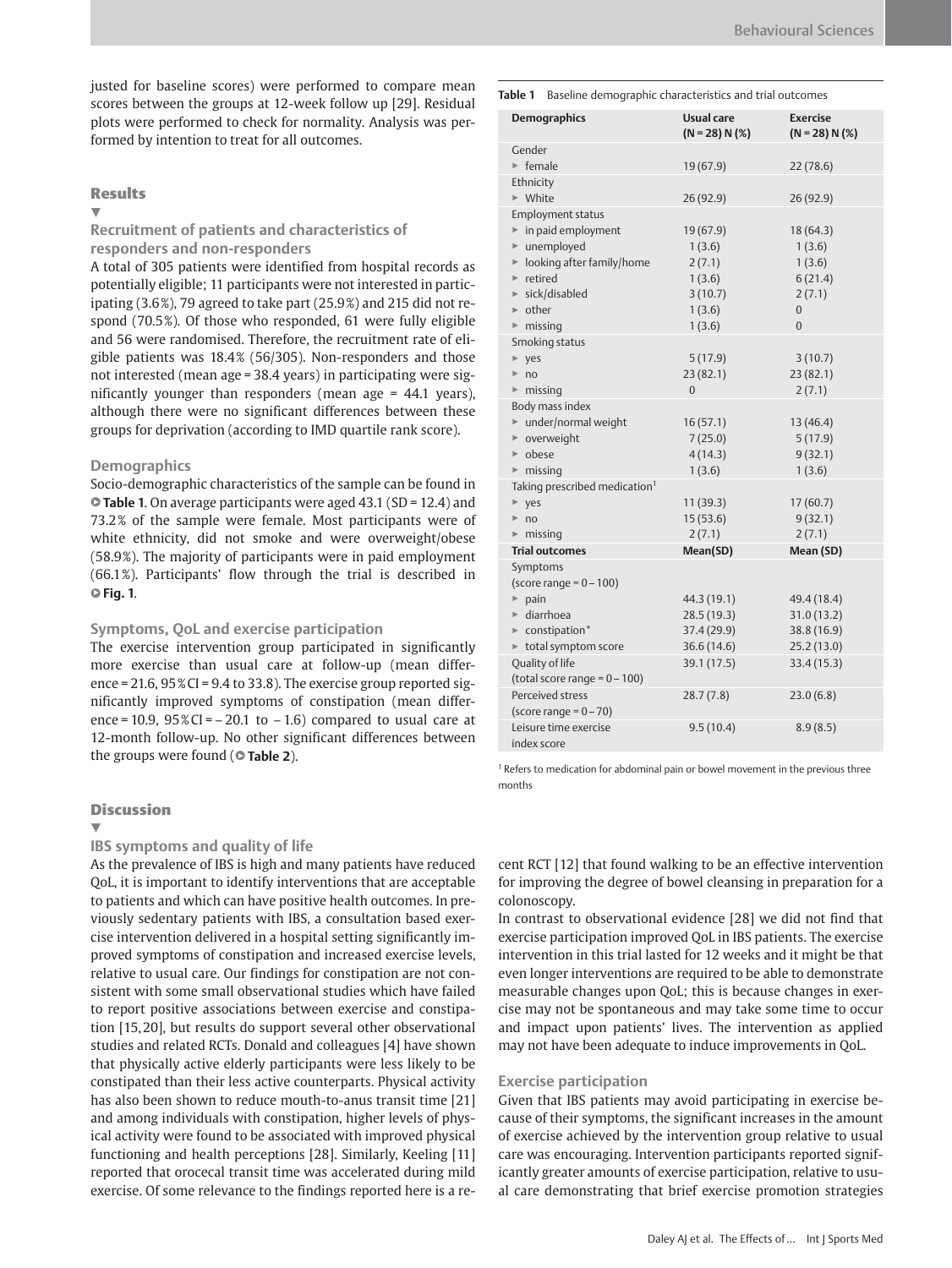

## Table 2 Trial outcome data at follow-up (adjusted for baseline scores)

|                                                  | Usual care $(N = 22)$<br>Mean (SE) | Exercise ( $N = 21$ )<br>Mean (SE) | <b>Mean difference</b> | 95%CI         |
|--------------------------------------------------|------------------------------------|------------------------------------|------------------------|---------------|
| Symptoms (score range = $0 - 100$ )              |                                    |                                    |                        |               |
| $\rightharpoonup$ pain                           | 46.4(3.4)                          | 49.3(3.2)                          | 3.8                    | $-5.8, 13.4$  |
| $\triangleright$ diarrhoea                       | 30.6(2.8)                          | 31.1(2.7)                          | 0.5                    | $-7.3.8.4$    |
| $\triangleright$ constipation*                   | 32.8(3.2)                          | 21.9(3.3)                          | $-10.9$                | $-20.1 - 1.6$ |
| ► total symptom score                            | 28.3(2.3)                          | 25.4(2.3)                          | $-2.9$                 | $-9.5, 3.7$   |
| Quality of life (total score range = $0 - 100$ ) | 35.9(2.9)                          | 31.5(2.9)                          | $-4.4$                 | $-12.9.4.2$   |
| Perceived stress (score range = $0 - 70$ )       | 24.5(1.9)                          | 22.4(1.8)                          | $-2.1$                 | $-7.6, 3.3$   |
| Leisure time exercise index score*               | 15.0(4.3)                          | 36.7(4.2)                          | 21.6                   | 9.4, 33.8     |

\* Denotes significant difference between the groups (p < 0.05)

delivered to IBS patients within a hospital setting might be a worthwhile strategy for clinicians and health professionals to pursue with their patients.

# Recruitment rate of eligible patients

The low trial recruitment rate of eligible patients was disappointing at about 18%. Not only does this affect the generalisability of the findings, but it might highlight that exercise as an

intervention is not appealing to this population. In addition, the low recruitment rate might indicate limited interest in exercise as a therapeutic intervention in IBS patients, or that our recruitment strategies were not as effective as they might have been. Further work regarding optimum methods of recruitment may be needed as part of subsequent research.